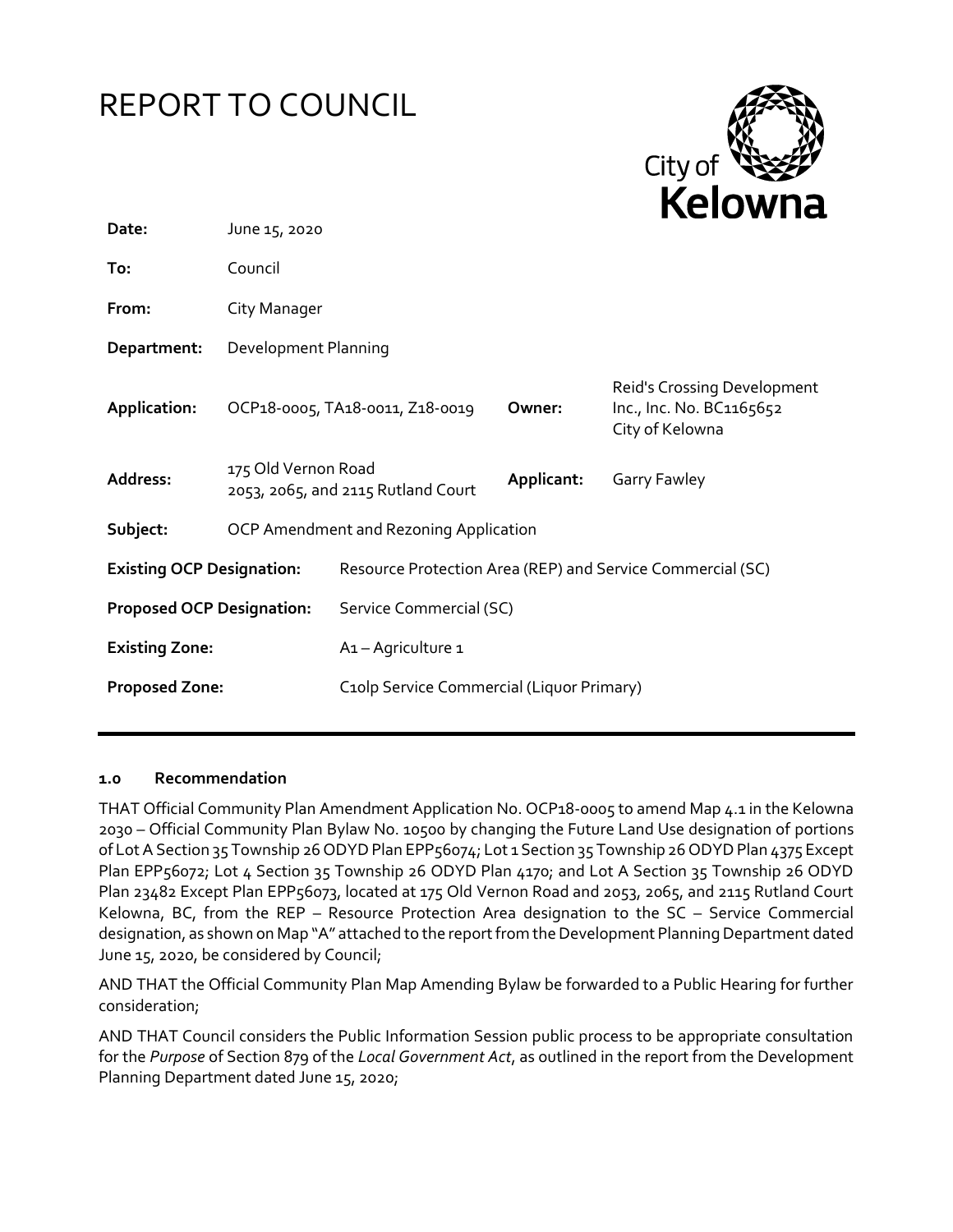AND THAT final adoption of the Official Community Plan Map Amending Bylaw be considered subsequent to the outstanding conditions of approval as set out in Schedule "A" attached to the Report from the Development Planning Department dated June 15, 2020;

AND THAT Rezoning Application No. Z18-0019 to amend the City of Kelowna Zoning Bylaw No. 8000 by changing the zoning classification of Lot A Section 35 Township 26 ODYD Plan EPP56074; Lot 1 Section 35 Township 26 ODYD Plan 4375 Except Plan EPP56072; Lot 4 Section 35 Township 26 ODYD Plan 4170; and Lot A Section 35 Township 26 ODYD Plan 23482 Except Plan EPP 56073, located at 175 Old Vernon Road and 2053, 2065, and 2115 Rutland Court, Kelowna, BC, from the A1 – Agriculture 1 zone to the C10lp – Service Commercial (Liquor Primary) zone be considered by Council;

AND THAT the Rezoning Bylaw be forwarded to a Public Hearing for further consideration;

AND THAT final adoption of the Rezoning Bylaw be considered subsequent to the outstanding conditions of approval as set out in Schedule "A" attached to the report from the Development Planning Department dated June 15, 2020;

AND THAT Zoning Bylaw Text Amendment Application No. TA18-0011 to amend Zoning Bylaw No. 8000 as outlined in the report from the Development Planning Department dated June 15, 2020 to allow additional retail and commercial uses be considered by Council;

AND THAT the Zoning Bylaw Text Amendment Bylaw be forwarded to a Public Hearing for further consideration;

AND THAT final adoption of the Rezoning Bylaw and the Zoning Bylaw Text Amending Bylaw be considered subsequent to the approval of the Ministry of Transportation and Infrastructure.

## **2.0 Purpose**

To amend the Official Community Plan to change the future land use designation of the subject properties to SC – Service Commercial to facilitate the rezoning of the subject property to the C10lp – Service Commercial (Liquor Primary) zone with the following additional permitted uses: Retail Store, Convenience; Retail Store, General; Health Services, Major and Minor; Personal Service Establishments; Contractor Services, Limited; and Financial Services.

## **3.0 Development Planning**

Development Planning staff recommend support for the proposed OCP and Zoning Bylaw amendments. If approved, the amendments will result in a new multi-building shopping complex that could accommodate a range of service commercial and light industrial businesses. The proposed amendments are consistent with the Official Community Plan SC - Service Commercial Future Land Use designation which is meant to provide land for business support services and other commercial uses that may require on-site storage. The property is located within the Permanent Growth Boundary and has full urban services.

The proposed development is appropriately located in an area characterized by light industrial and service commercial businesses. The proposed C10lp zone accommodates a mix of commercial uses, including vehicular oriented uses. The proposed rezoning would also allow for 'Liquor Primary Establishments', provided that future tenants obtain required license approvals from the Liquor & Cannabis Regulation Branch. No applications for liquor primary establishment have been submitted to date.

In addition to the uses permitted in the C10lp zone the following additional uses are proposed: Retail Store, Convenience; Retail Store, General; Health Services, Major and Minor; Personal Service Establishments; Contractor Services, Limited; and Financial Services. These additional uses are meant to provide convenient retail shops and services for residents working and living in the surrounding area with the exception of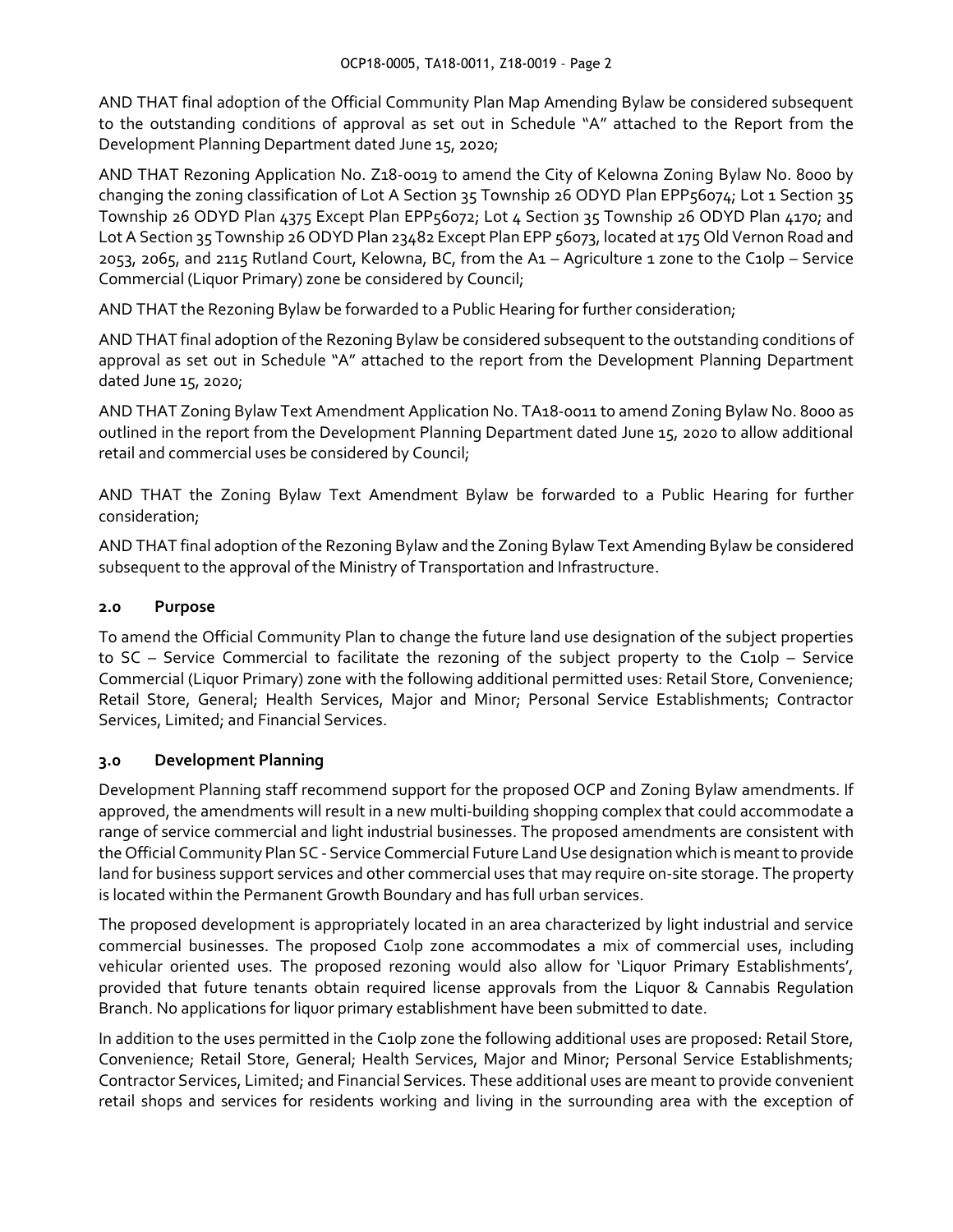'Contractor Services, Limited' which is meant to accommodate light industrial business that provide services primarily to individual households such as plumbing and heating services.

## **4.0 Proposal**

## 4.1 Background

The subject site is located on the southwest corner of Old Vernon Road and Rutland Road North. The site also has road frontage along Rutland Court and Commercial Drive. The road network in this area was reconfigured in 2018, and a roundabout at the intersection of Old Vernon Road and Rutland Road North was constructed as part of that project.

The subject site consists of four legal parcels and an undeveloped laneway. The parcels located 175 Old Vernon Road and 2115 and 2065 Rutland Court are privately owned. The fourth parcel, located at 2053 Rutland Court, and the laneway are owned by the City of Kelowna. The applicants have have entered into a purchase agreement with the City of Kelowna to purchase 2053 Rutland Court and a portion of the lane that runs through the middle of the site. In total, the size of the subject site is 5.55 acres.

The applicant's intention is to consolidate all of the properties and then subdivide the parcel into two lots. The applicant would then proceed with a proposal for a shopping centre development with units leased to a range of retail and service commercial businesses. To facilitate this development a number of applications that require Council consideration have been submitted including:

- **OCP Amendment Application (OCP18-0005):** In terms of OCP Future Land Use Designation, approximately two thirds of the site is designated SC – Service Commercial, with the remaining third of the site designated REP – Resource Protection Area. The Future Land Use designation boundary currently follows the previous road alignment and needs to be amended to reflect the new road alignment; once this is completed, the entire site will be designated Service Commercial.
- **Rezoning Application (Z18-0019):** The entire site is zoned A1 Agriculture 1. In November of 2018 the owners applied to rezone the property to: C10lp - Service Commercial (Liquor Primary). The proposed C10 zone is meant to accommodate a mix of commercial uses, including vehicular oriented uses. The application includes the use of Liquor Primary Establishments to provide the option for a future tenant to apply for a licence to operate a liquor primary establishment.
- **Zoning Bylaw Text Amendment Application (TA18-0011):** In November of 2018, in addition to the permitted uses allowed in the C10 zone the property owners applied to allow the following uses on the subject property: *Retail Store, Convenience; Retail Store, General; Health Services, Major and Minor; Personal Service Establishments; Contractor Services, Limited; Financial Services.* If approved this text amendment would allow for the proposed commercial units to be leased to a wider range of tenants and offer services that otherwise would not be permitted in the C10 Zone.

In addition to the OCP/Zoning Bylaw amendment applications, a Traffic Impact Analysis was undertaken, and Development Permit and Subdivision application have also been submitted. The Development Permit plans submitted meet the regulations of the C10lps zone with regards to site coverage, parking, and height. Staff do not anticipate that any variances will be required to accommodate the proposed development.

## 4.2 Project Description

The proposal is to redevelop the entire site. The four existing lots would be consolidated and then subdivided to create two large legal parcels. One of the two lots is proposed to front Rutland Road N and Old Vernon Road. This lot is proposed to include a carwash, shopping centre, and drive-thru food primary establishment. The second of the two lots would front Rutland Court and Commercial Drive. This lot is currently proposed to include a gas station, shopping centre building, and an additional building intended to accommodate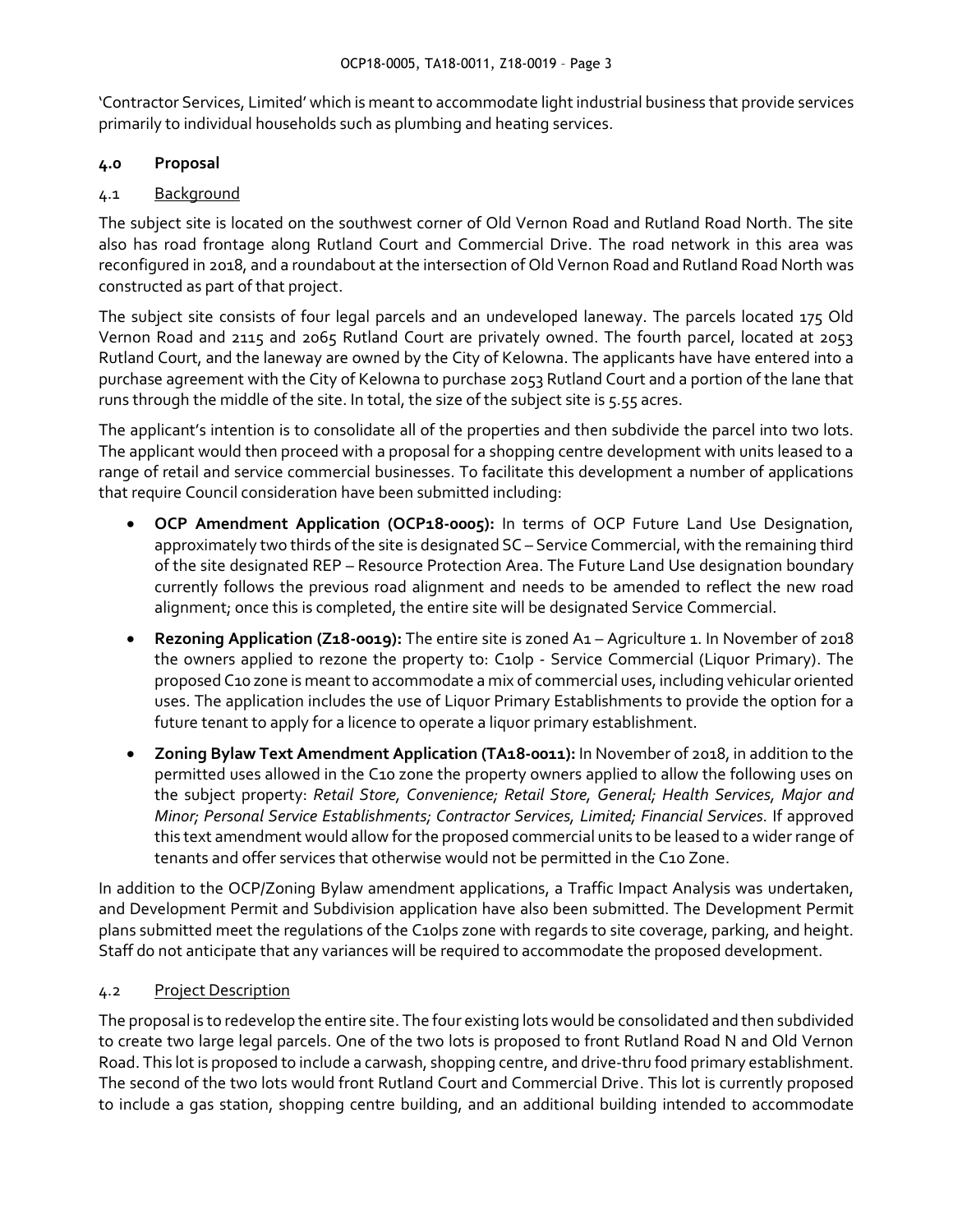service commercial/light industrial uses that require loading spaces and service bays such as warehouse sales, vehicle and equipment services, and automotive repair shops.



*Figure 1. Proposed Shopping Centre.* 

## 4.3 Site Context

The site is located at the northern extent of the Rutland City Sector in an area colloquially known as 'Reid's Corner'. The subject site has previously been used for residential housing and topsoil storage. The property is mostly vacant with the exception of one single detached house at 2053 Rutland Ct. The properties to the South and East of the site are zoned A1 and located within the ALR. The properties to the North and West of the site are zoned C10 and I2 are being used for a range of service commercial and light industrial uses. Specifically, adjacent land uses are as follows:

| Orientation | Zoning      | <b>Land Use</b>                     |
|-------------|-------------|-------------------------------------|
| North       |             | <b>General Industrial</b>           |
| East        | A1          | Agricultural (ALR)                  |
| South       | Α1          | Agricultural (ALR)                  |
| West        | 11, 12, C10 | Light Industrial/Service Commercial |



## **Subject Property Map:**

*Figure 2. Subject Site Map.*

## **5.0 Current Development Policies**